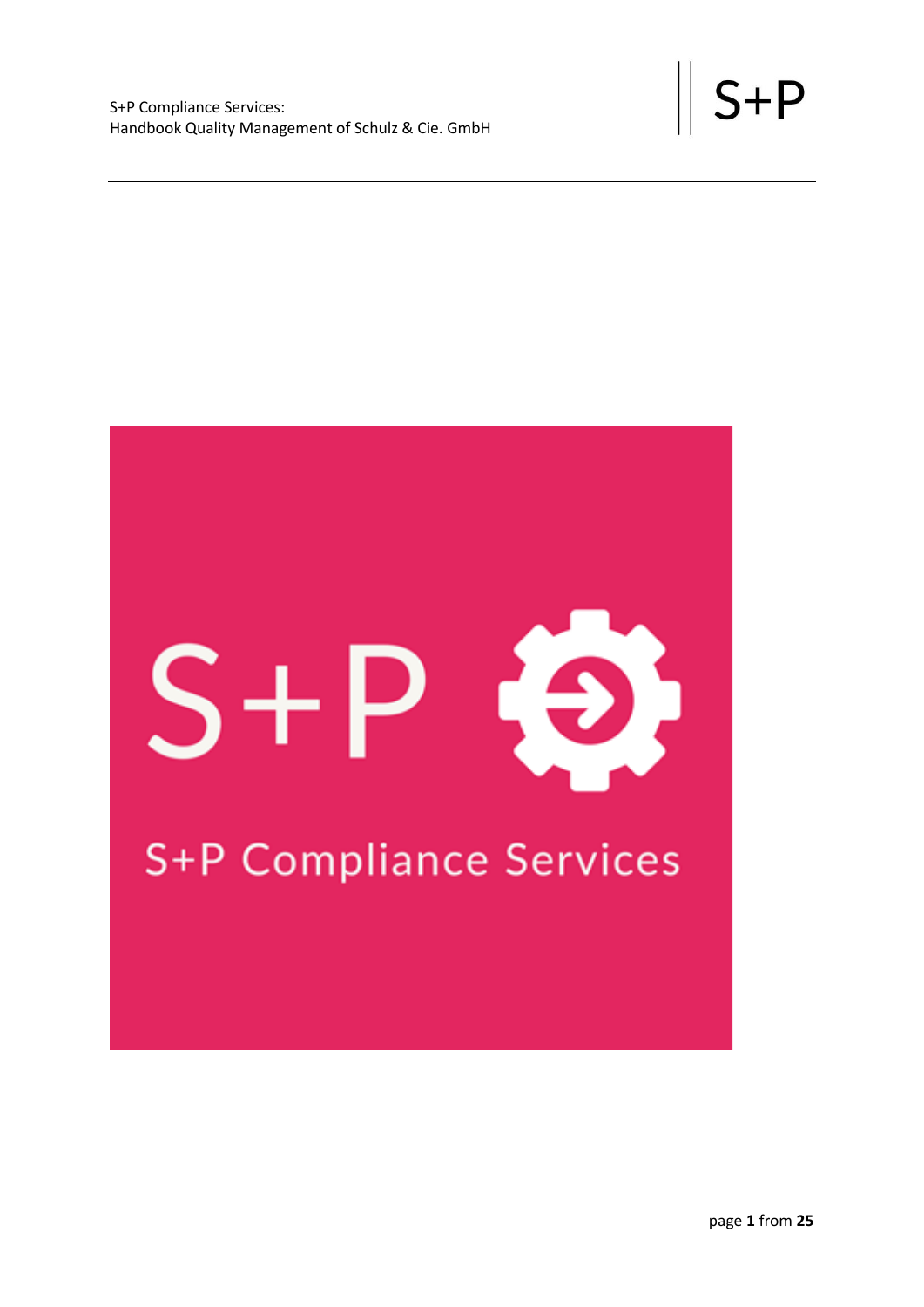# <span id="page-1-0"></span>Fact Sheet

| Company name:             | <b>Schulz &amp; Cie. GmbH</b>                           |
|---------------------------|---------------------------------------------------------|
| Contact data:             | Feringastr. 12 A                                        |
|                           | 85774 Unterföhring                                      |
|                           | www.sp-consulting.co.uk                                 |
|                           | compliance@sp-partners.de                               |
|                           | +49 (0)89-45242970-101                                  |
|                           |                                                         |
| <b>Managing Director:</b> | Achim Schulz                                            |
| Service Portfolio:        | <b>Compliance Services:</b>                             |
|                           | Compliance as a Service<br>$\bullet$                    |
|                           | <b>Outsourcing of Compliance functions</b><br>$\bullet$ |
|                           |                                                         |
| Founded:                  | 29.08.2011                                              |
| Legal form:               | GmbH                                                    |
| QM Responsible:           | Achim Schulz                                            |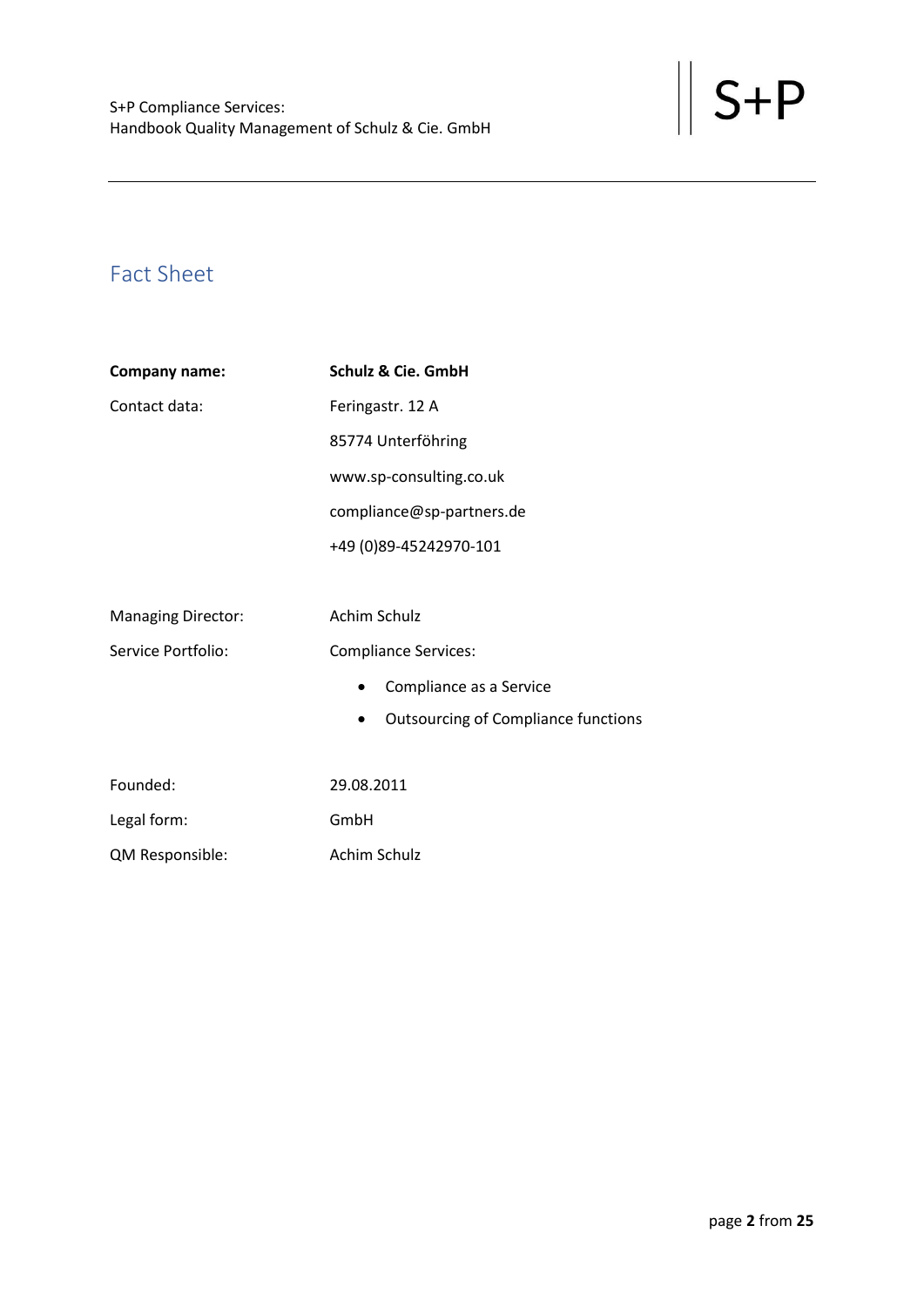| Employees:                | Employees of the S&P Group                                                                                          |
|---------------------------|---------------------------------------------------------------------------------------------------------------------|
| <b>Guiding Principle:</b> | <b>Explore the Best Full-Service Compliance</b>                                                                     |
| Clients:                  | <b>Financial companies</b>                                                                                          |
|                           | Non-financial companies                                                                                             |
|                           | Company Certificates: Member of BRSI (Bundesvereinigung Restrukturierung, Sanierung und<br>Interim Management e.V.) |
|                           | DIIR - German Institute of Internal Auditing e.V.                                                                   |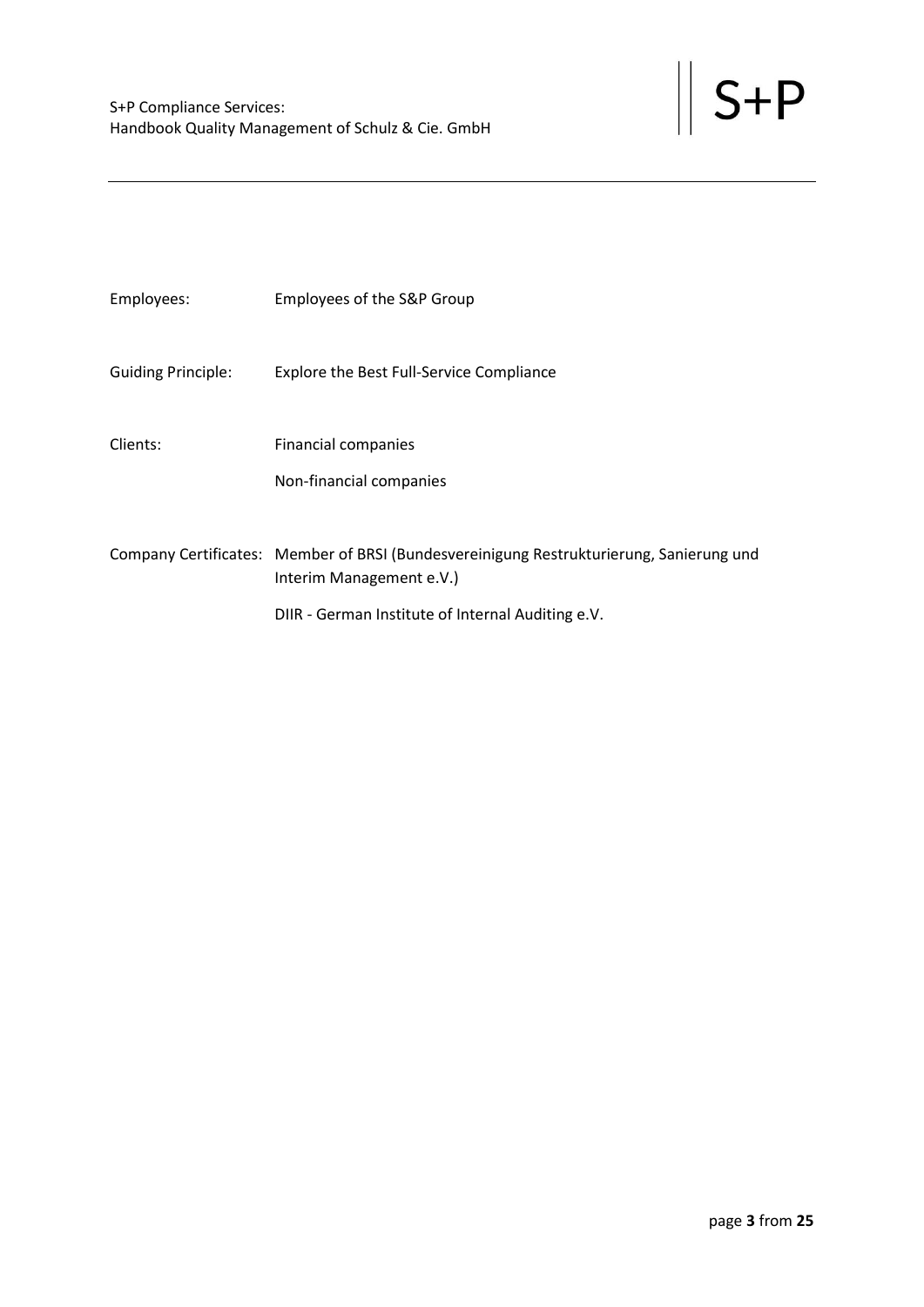# Contents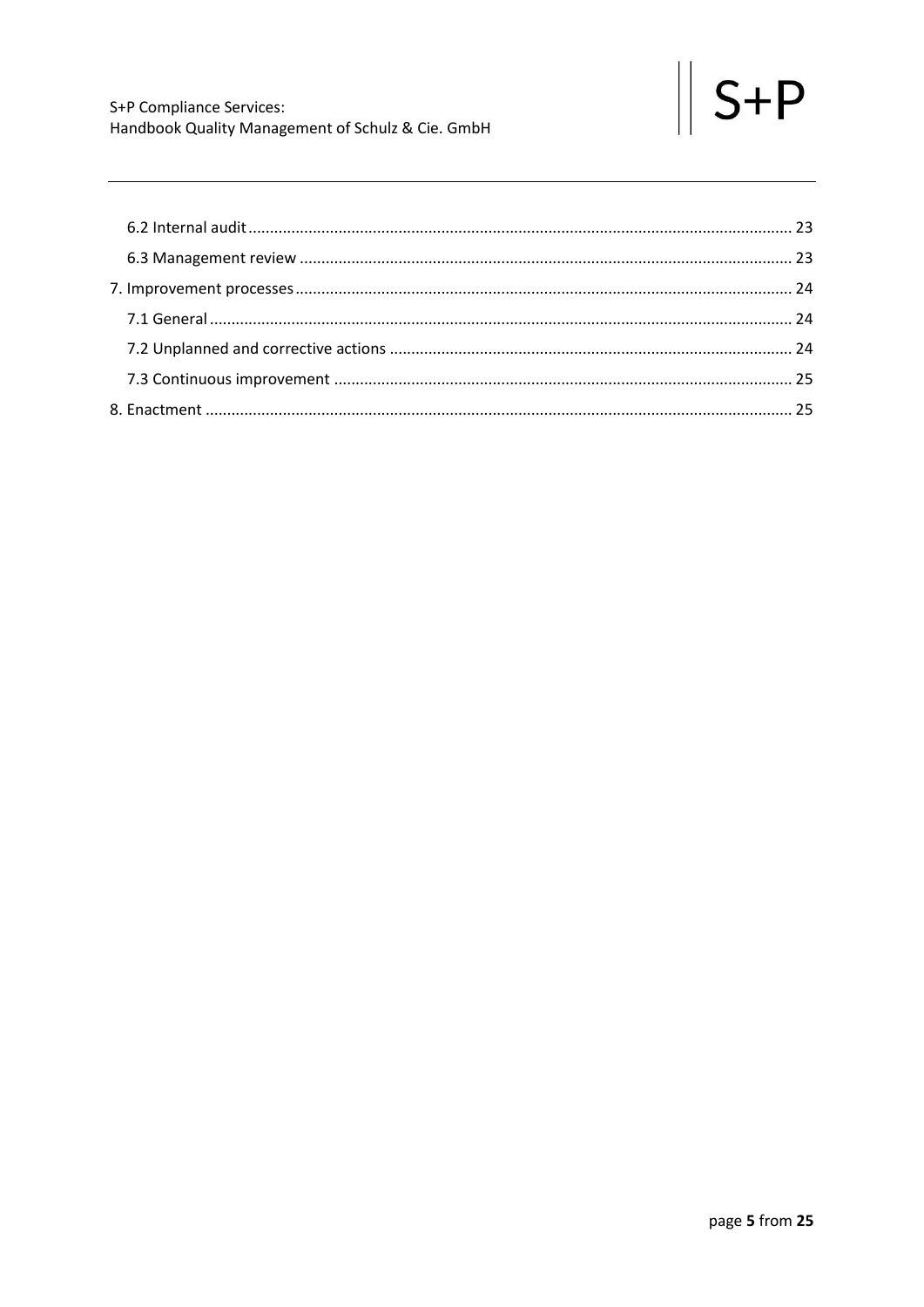# <span id="page-5-0"></span>1. S+P Profile

We are active for our clients worldwide. You can find our offices in Munich and in London.

We provide compliance services for financial and non-financial companies.

Our mission statement:

**Safe - Efficient - Fitting Best Full-Service with S+P Compliance Services**

## <span id="page-5-1"></span>1.1 Our QM and its scope

The area of application of the QM system relates to the entire company. It currently covers the scope of Compliance Services.

The following have been selected as the basis for certification

• DIN EN ISO 9001:2015

The quality management system is approved and put into effect by the company management. The validity of the system does not expire when changes or adjustments are made.

## <span id="page-5-2"></span>1.2 Our processes

This is what we're all about in all of our endeavors:

- meet customer requirements and
- comply with the statutory compliance obligations.

The core processes are:

- Onboarding outsourcing
- Preparation of the risk assessment as well as the internal security measures
- Transaction Monitoring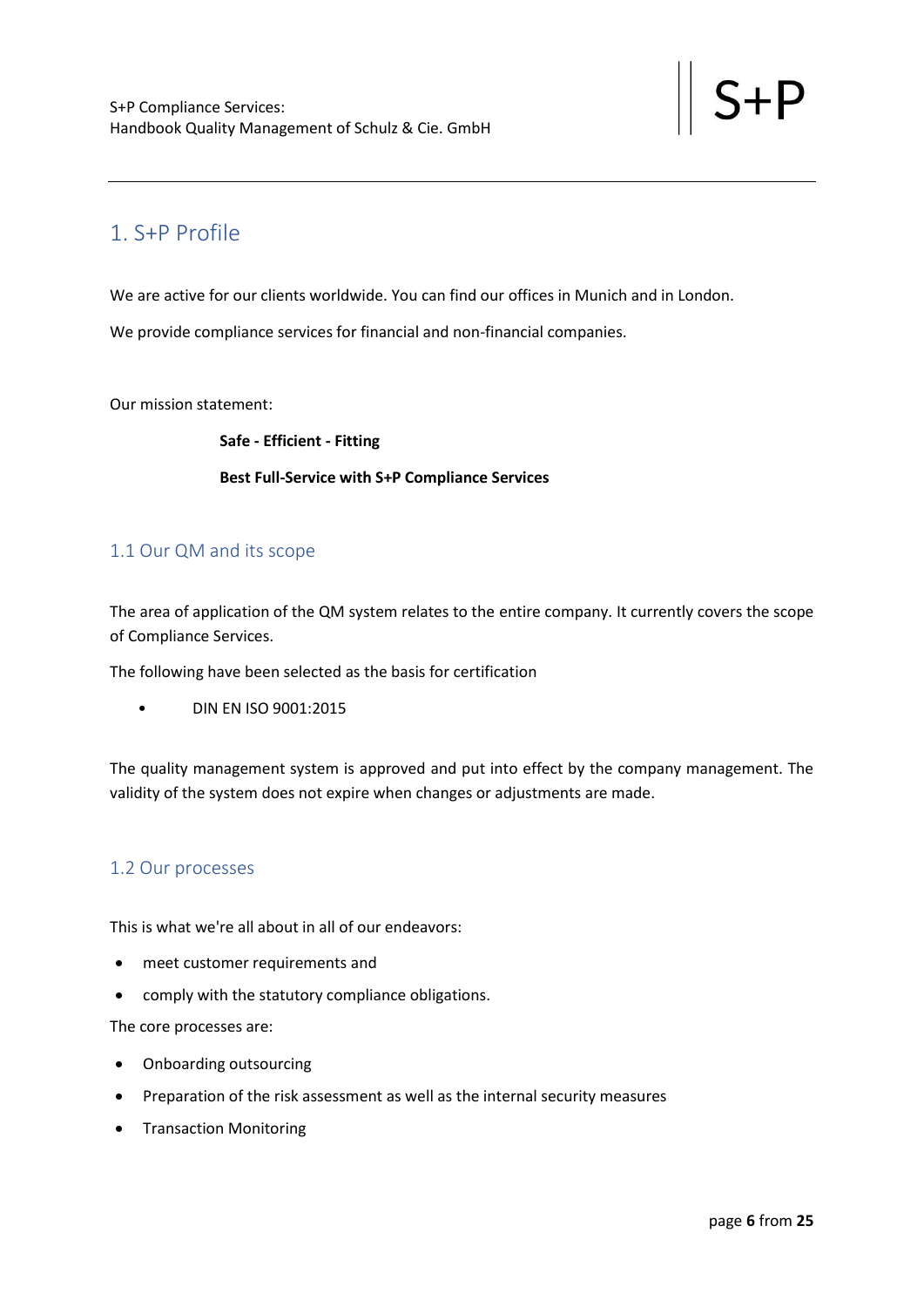Understanding and controlling interrelated processes as a system contributes significantly to the effectiveness and efficiency of our business. It enables us to achieve the intended results. The interrelationships of the processes are controlled in such a way that overall performance can be continuously improved.

We achieve control of our processes and our QM system as a whole by adhering to the PDCA cycle. In planning, we keep "risk-based thinking" in mind in order to take advantage of opportunities and prevent undesirable outcomes.



We present the processes of our QM system in our so-called "process landscape".

FIGURE 1. PROCESS LANDSCAPE

In accordance with the standard, we have thus defined the sequence and interaction of the processes.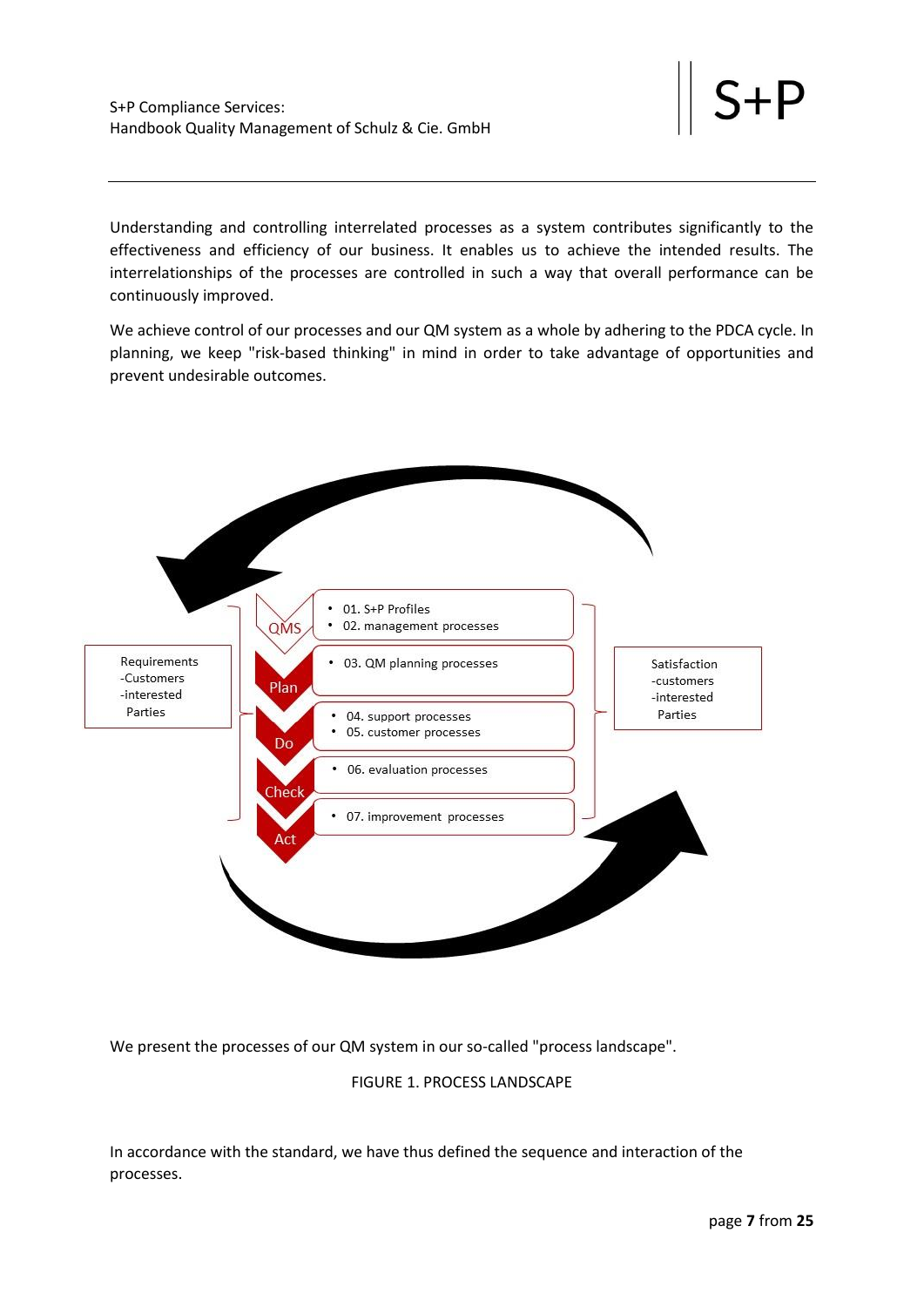In this QM manual, the core processes are presented as follows:

- 1. Process responsibility
- 2. Process goal(s)
- 3. Measurement criteria/ key figures
- 4. Opportunities, risks and prevention
- 5. Documents (Documented information)
- 6. Points of intersection with other processes
- 7. Sequence/control (if necessary as flowchart)

## <span id="page-7-0"></span>2. Management processes

#### <span id="page-7-1"></span>2.1 Management takes responsibility

As Managing Director, I, Achim Schulz, take responsibility for the effectiveness of the QM system in the company.

I hereby take responsibility

- for meeting my accountability obligations;
- to ensure proper management;
- to promote the use of the process-oriented approach and risk-based thinking in the team;
- to convey the importance of the effectiveness of the QM system and the importance of meeting customer requirements;
- of personnel in such a way that they can contribute to the effectiveness of the QM system;
- to promote improvement.

I am responsible for making sure that

- the quality policy and quality objectives are defined and consistent with the context and strategic direction of our company;
- the requirements from our chosen "QM model" are integrated into our business processes;
- the necessary resources are available and
- the intended results can be achieved.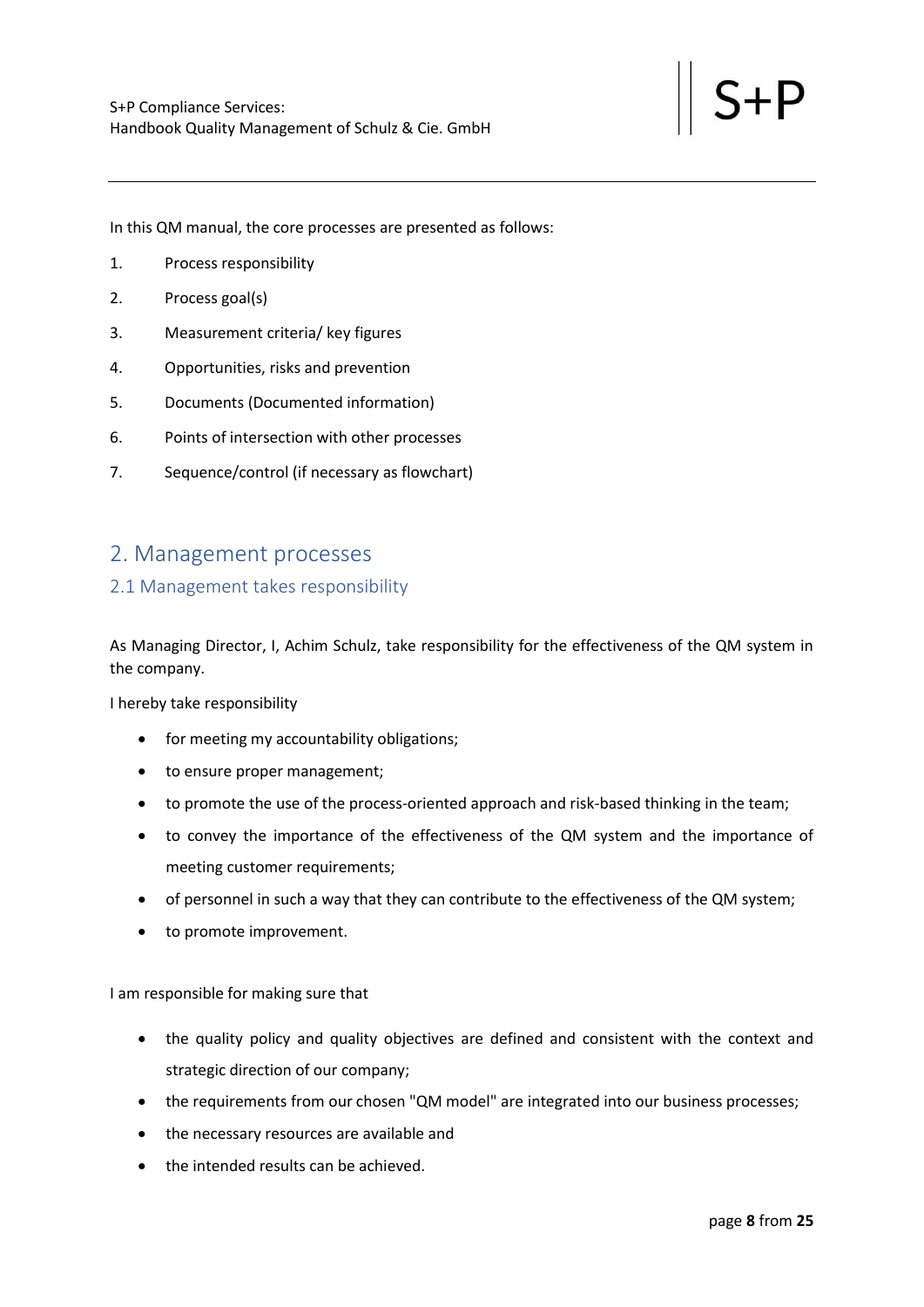#### **Our customer orientation**

Customers, as clients, are ...

- Finance Company
- Non-financial companies

We have an obligation to our customers. Therefore we determine

- their requirements, align them with our mission statement, and comply with applicable legal requirements;
- the risks and opportunities that may affect the suitability of our compliance services;
- their customer satisfaction and focus on improving customer satisfaction.

#### **Advertising**

Potential customers become aware of the company through advertising measures as well as recommendations from existing customers.

The company-specific marketing concept is reviewed and updated annually.

The website is designed to appeal in particular to decision-makers and, of course, potential customers.

#### **Location and accessibility**

Our company has locations in the following cities:

#### **S&P Munich Office**

Feringastr. 12 A

85774 Unterföhring

#### **S&P London Office**

37th Floor

#### 1 Canada Square Canary Wharf E14 5AA London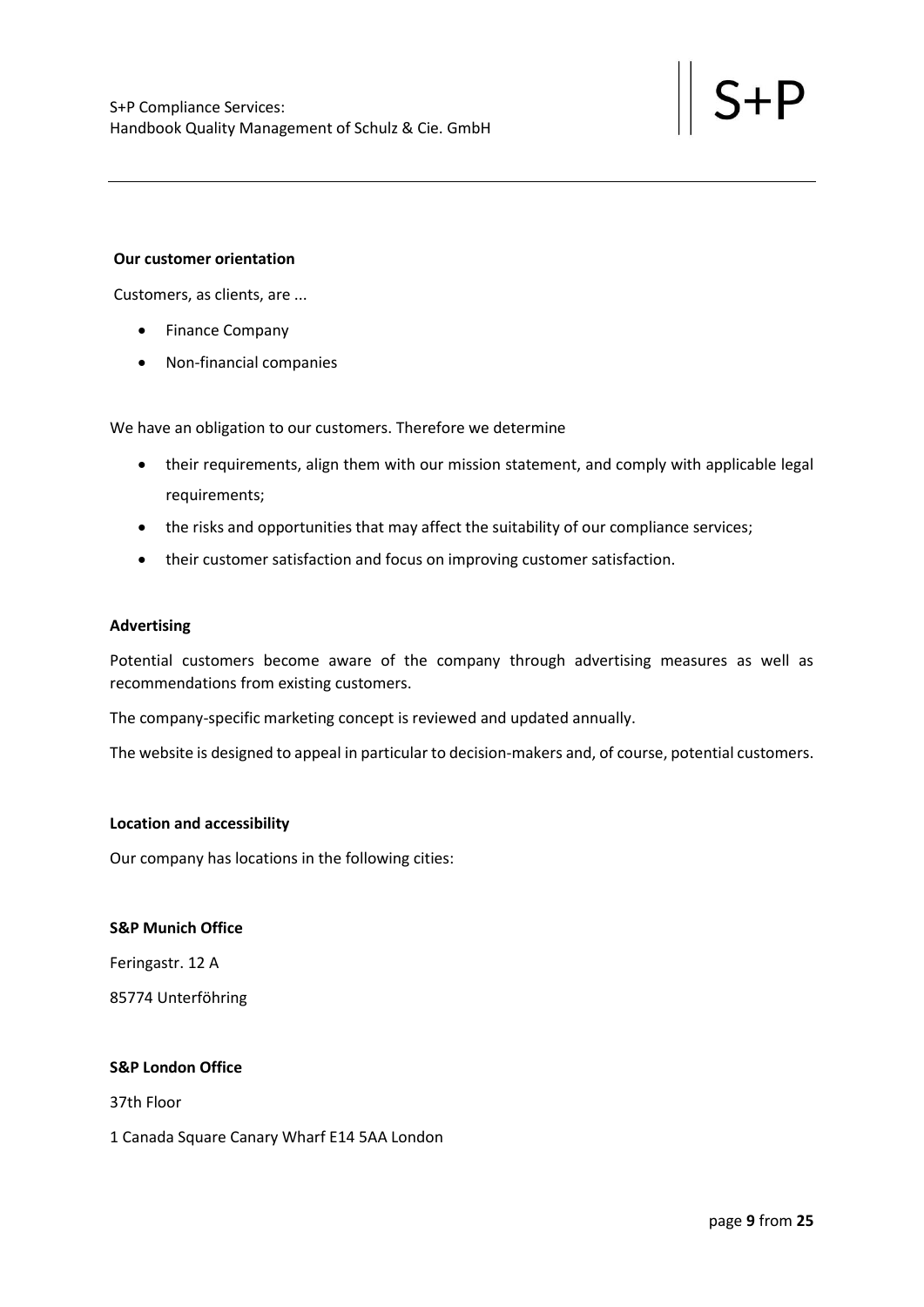Customer meetings take place remotely.

All requirements arising from the management of the company are taken into account:

- Legislation
- Supervisory requirements
- Instructions of the supervisory authorities

## <span id="page-9-0"></span>2.2 Mission statement and goals

The company's goal is to provide secure and efficient compliance services for our customers.

Together with the customers, we develop the best solutions and strategies for them in order to sustainably secure their compliance management.

Our quality policy is based on the QM principles of DIN EN ISO 9001:2015.

#### **ISO 9001:2015**

- o Customer orientation
- o Leadership
- o Engagement of individuals
- o Process-oriented approach
- o Improvement
- o Fact-based decision making
- o Relationship management

We derive the following quality principles for our Compliance Services, for our customer processes, from these QM principles:

- **Safe - Efficient - Suitable**
- **Best Full-Service with S+P Compliance Services**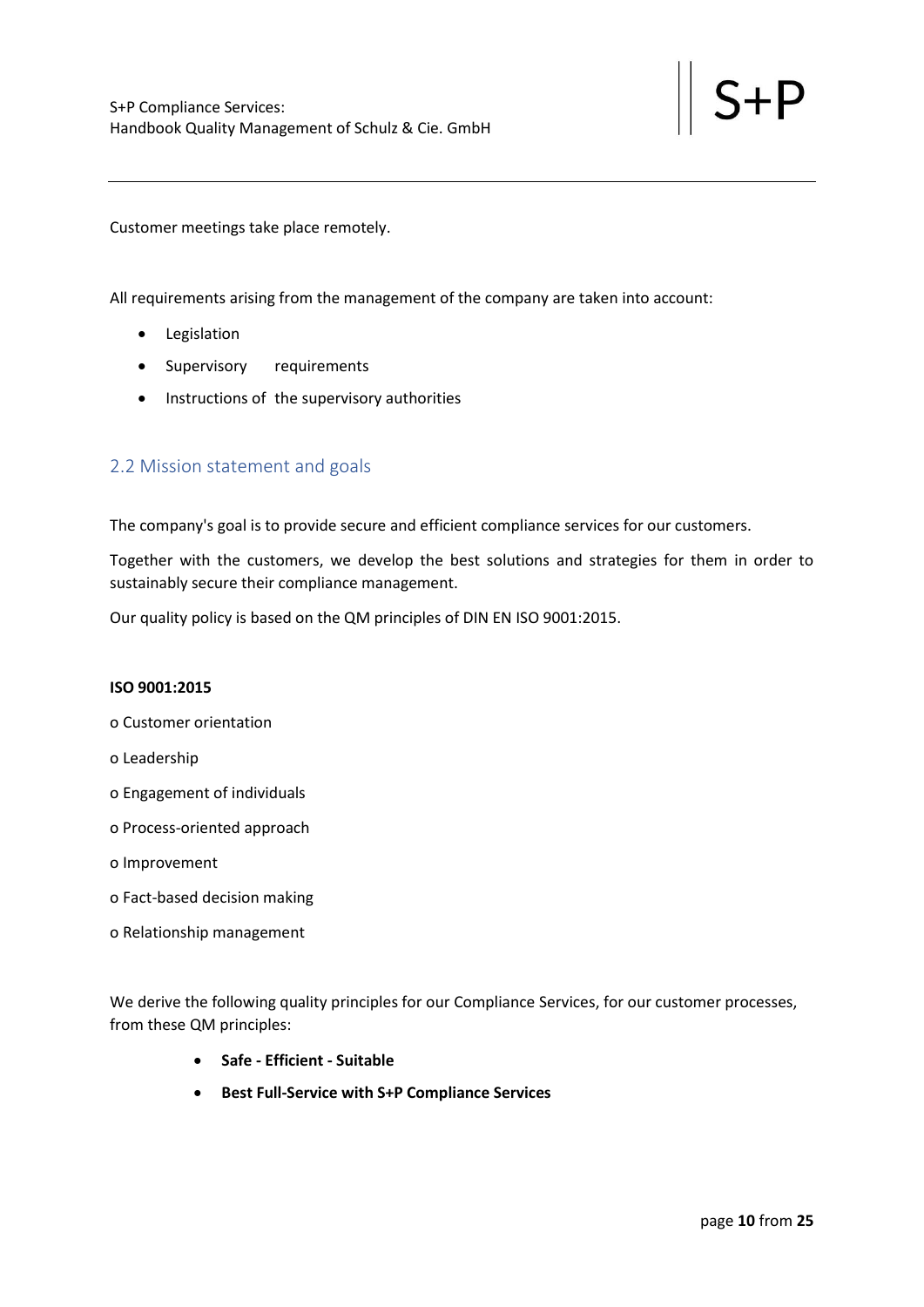## <span id="page-10-0"></span>2.3 Roles, responsibilities and authorities

Achim Schulz is responsible for all company matters as Managing Director.

There are task descriptions for the hired employees that regulate the objective, qualification requirements as well as activities with responsibility and authority.

## <span id="page-10-1"></span>3. QM planning processes

## <span id="page-10-2"></span>3.1 Measures to deal with risks and opportunities

In all planning within the framework of our QM system, we take into account the topics mentioned in the following sections.

In doing so, we determine the risks and opportunities, which we treat accordingly. We use the following instruments for risk analysis

• the strengths and weaknesses analysis.

We take preventive measures to prevent undesirable effects for the identified risks by

- Avoiding risks,
- taking a risk to seize an opportunity,
- Eliminating sources of risk,
- changing the probability of occurrence or the consequences,
- making an informed decision to share or retain risk.

The opportunities identified can help us make improvements and reinforce desired outcomes. This is done, for example, through

- Use of new techniques,
- Market introduction of new services,
- Development of new markets,
- New Customer Acquisition,
- Building partnerships and
- Other viable options.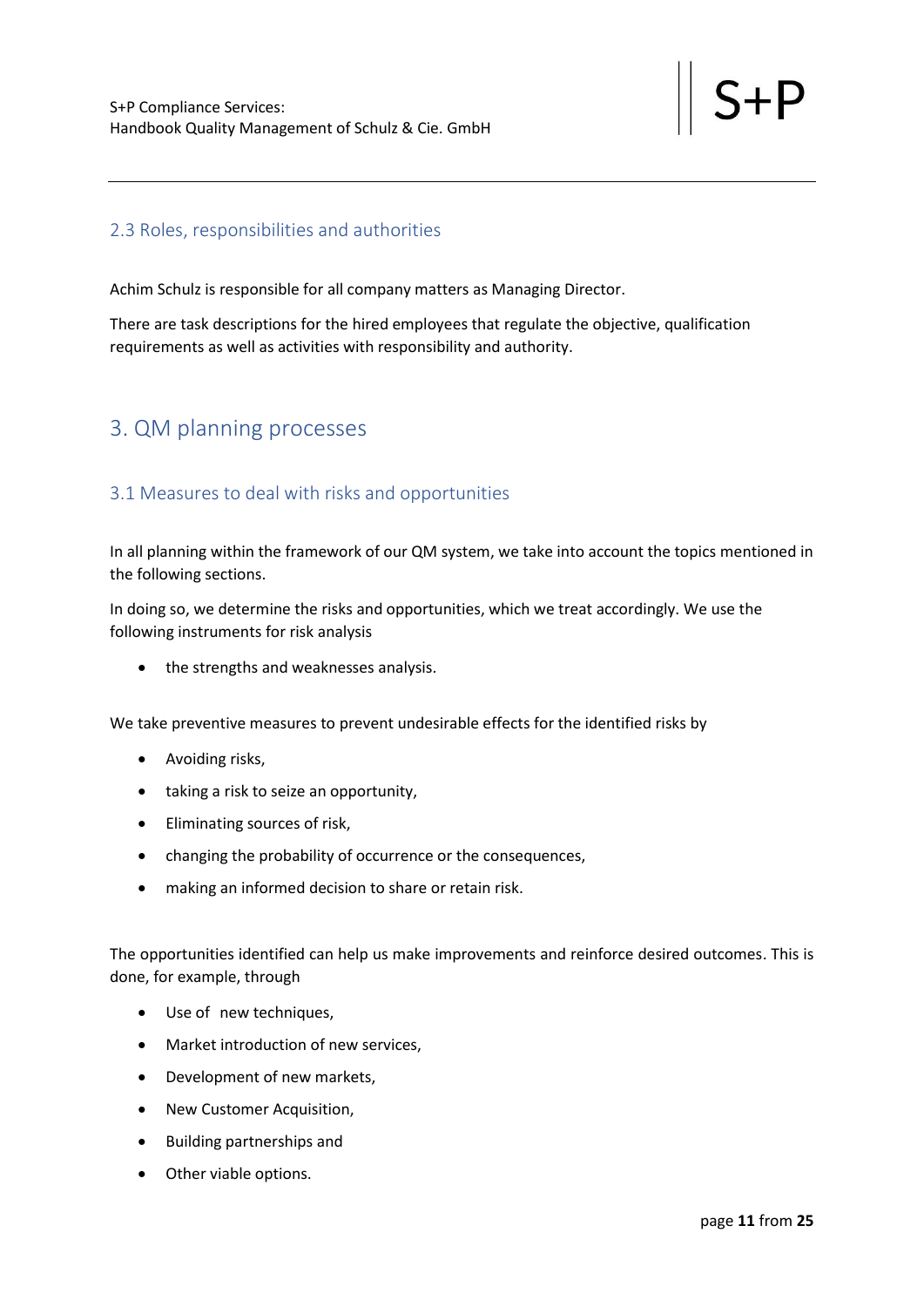## <span id="page-11-0"></span>3.2 Quality objectives and their planning

We derive measurable quality objectives from our primary quality objectives for all relevant functions, levels and processes at least once a year. These are:

- Customer satisfaction
- Competence development
- Economic efficiency
- Process improvement
- Compliance Security

In order for these to be realized, corresponding measures are planned, which include responsibilities and time targets.

The implementation of the quality objectives is continuously reviewed during the year and systematically, once a year as part of the management review, an evaluation of the results takes place.

## <span id="page-11-1"></span>3.3 Change planning

If there should be necessary changes to our QM system, then the following should be considered

- the possible consequences;
- the effectiveness of our QM system;
- the availability of resources;
- the assignment or reassignment of responsibilities and authorities.

## <span id="page-11-2"></span>4. support processes

## <span id="page-11-3"></span>4.1 Resources

The aim of providing sufficient resources for the QM system is maintaining, developing and constantly improving the effectiveness of the QM system while meeting customer requirements and thereby increasing customer satisfaction.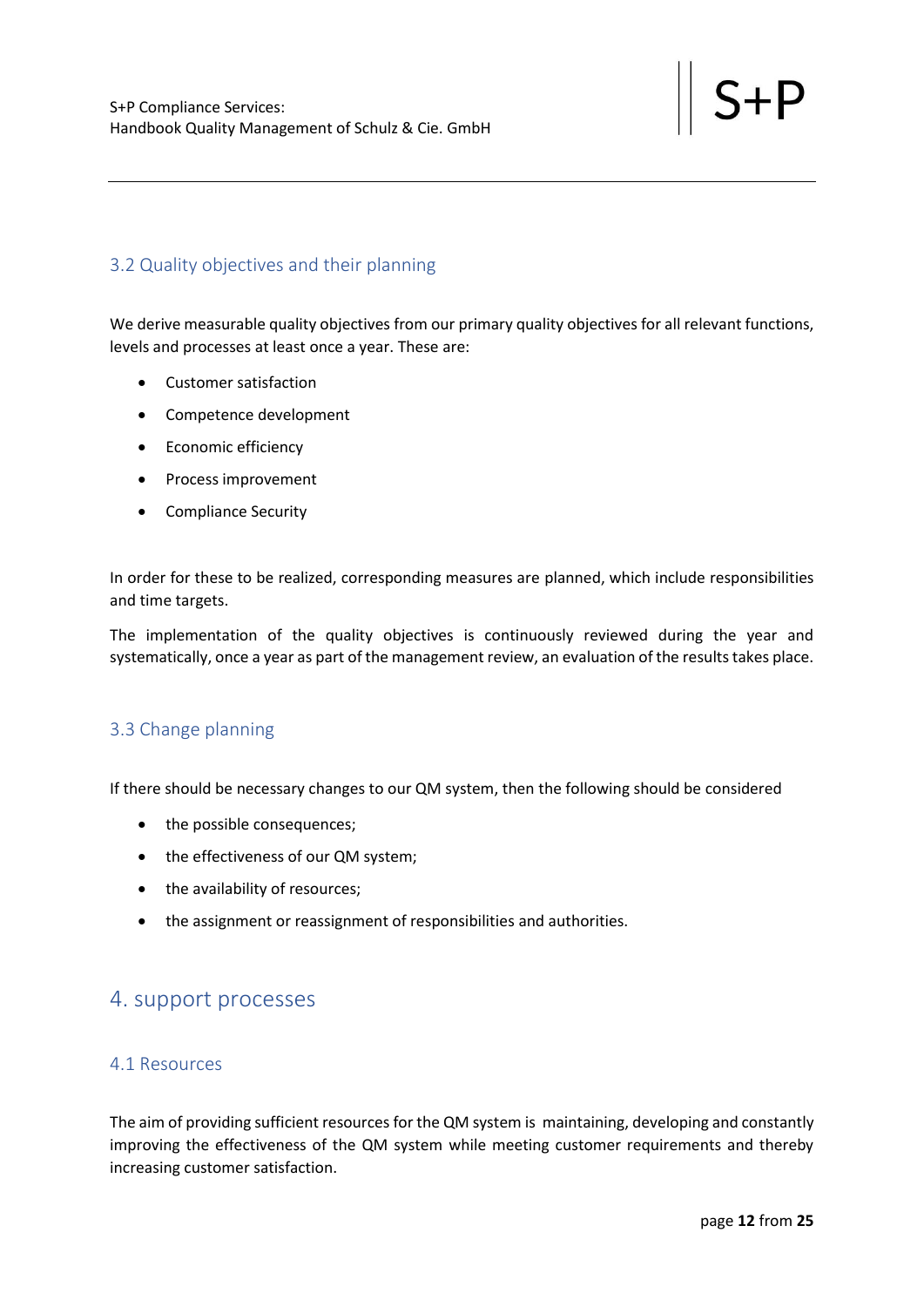Consistent training and development planning and its verifiable implementation and effectiveness review are essential cornerstones that ensure performance quality in the company.

The company works with hired employees from the S+P Group. The company management ensures with suitable measures that all persons entrusted with quality-relevant activities are trained and instructed and thus have sufficient knowledge for the execution of their activities.

#### **Infrastructure and process environment**

Infrastructure is identified, provided and maintained.

Special research tools and leading trade publications are used for optimal quality assurance.

These are currently

- Dow Jones Risk Monitoring Tools
- Thomson Reuters Regulatory Tools
- VWD market data and company analyses

35 T€ p.a. are spent currently on quality assurance with the help of research tools and specialist publications.

#### **Resources for monitoring and measurement / measuring devices**

Various test points are integrated into our processes in the interests of the PDCA cycle. It is therefore defined who, when and which tests have to be carried out.

The monitoring and measurement results show us and our "Interested Parties" that we meet the specified requirements. The following measuring instruments are used, for example:

In Compliance Services:

- four-eyes principle within the framework of the risk assessment run-out control
- Automated checks with our digital tools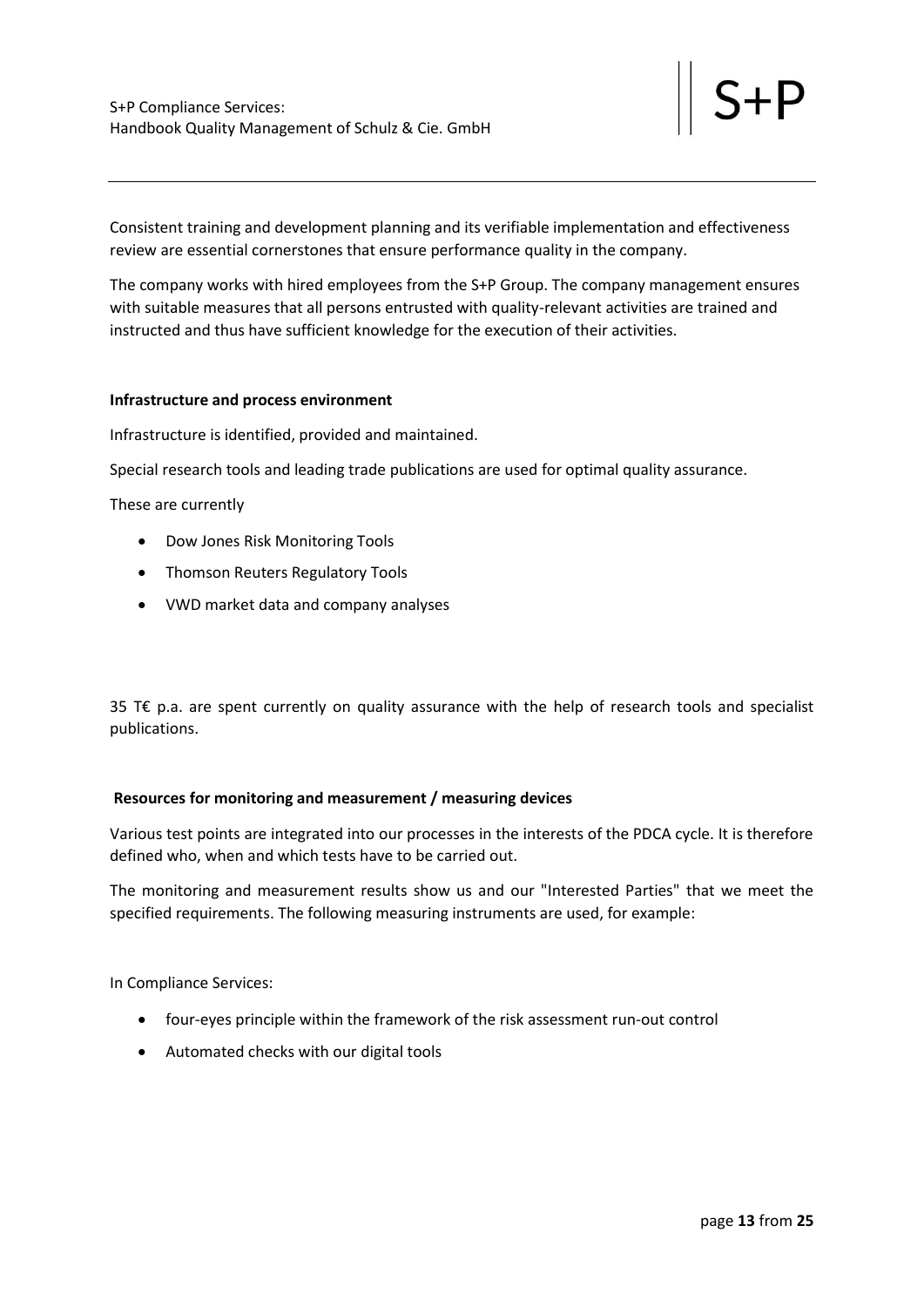#### **Knowledge**

The company management provides the complete knowledge that is required for the organizational structure and process organization in the company. This is where the special opportunity lies, but also the high risk.

Involving external partners and further development of internal employees according to their skills are therefore the most important goals.

The knowledge of all those working in the team must be maintained and made available to the extent necessary. We are working on this incessantly.

This refers in particular to knowledge that has been acquired specifically for the company through experience. This includes in particular

- spiritual property of each of us,
- Lessons learned from mistakes and successful projects,
- results from improvements in processes and services.

We collect this information through our process evaluation, employee job descriptions, and consultant profiles.

## <span id="page-13-0"></span>4.2 Competence

As Managing Director, I systematically determine resource requirements together with our team leaders. I provide the necessary resources to continuously improve customer satisfaction and the effectiveness of the QM system. All legal requirements are complied with in the process.

Every employee has a contract and a job description in which the qualification requirements and tasks are listed. The selection of new personnel is made by me as the company management. The employees are trained by me in the designated areas of responsibility and in the QM system.

I determine my own and our employees' individual training requirements on the basis of their future area of responsibility and the statutory and regulatory requirements.

In the determination of requirements, the qualification is determined with the task profile, taking into account the results of customer satisfaction, based on the following criteria:

- identified gaps,
- new technologies and developments,
- Supervisory Requirements,
- existing weak points,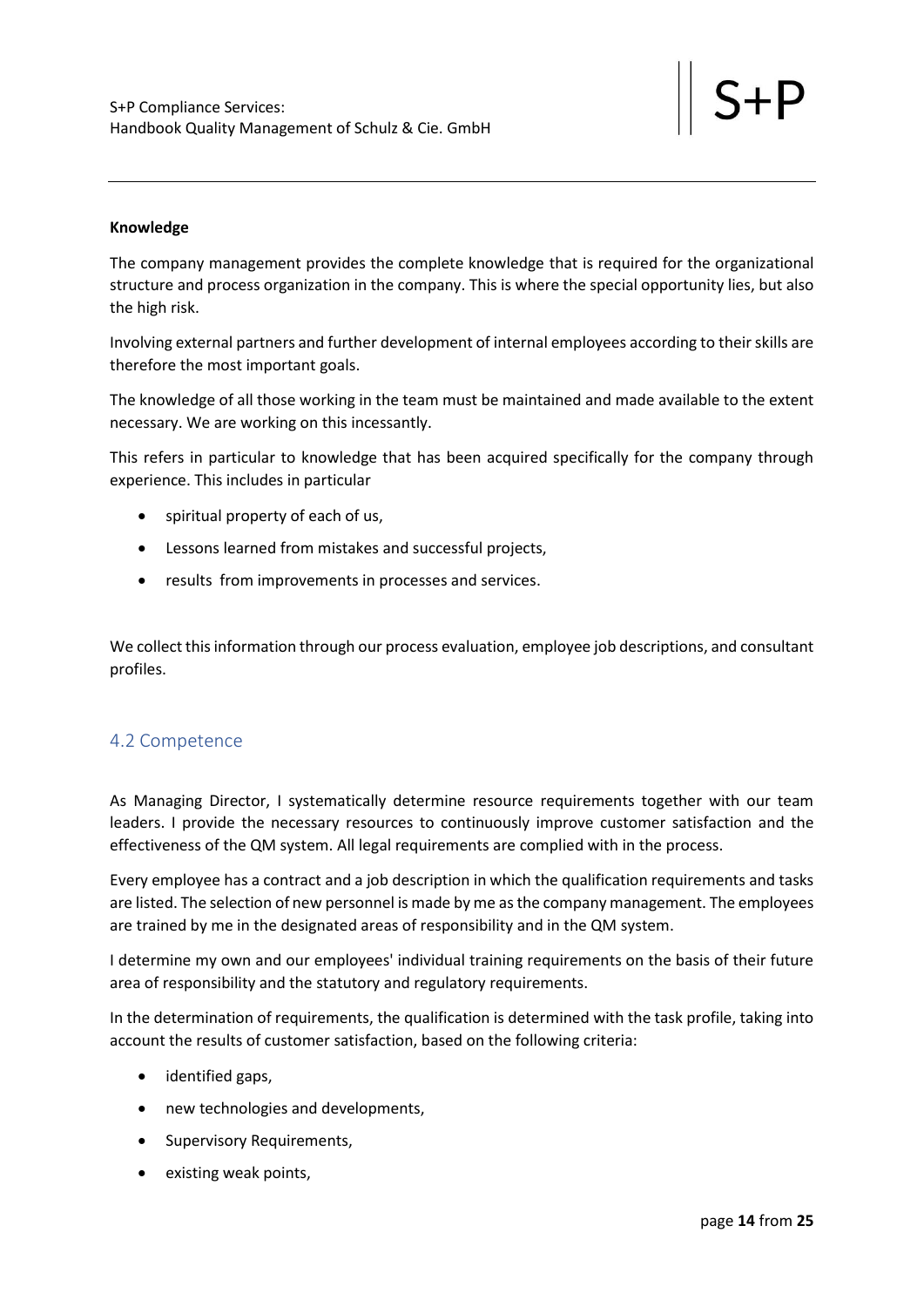• Refreshing previously acquired knowledge.

The qualification measures are directly integrated into the daily work routine, so that their effectiveness can be measured immediately.

An extensive specialist library is available to employees for the continuous expansion of their skills.

Long-term planning of seminars is part of the management assessment. They are aligned with the quality objectives.

#### <span id="page-14-0"></span>4.3 Awareness

New employees are briefed on the quality policy and quality objectives during the induction phase. They will be informed promptly about the results of the management review and, in connection with this, about the review of the quality policy and the quality objectives as well as the planning of the new quality objectives.

All parts involved are aware that they contribute significantly to process improvement and thus to the success of the company.

The company management motivates all contributors to uncover errors and to make their ideas for improvement known loudly, and in particular to see suggestions and complaints from customers as an opportunity.

All employees of the company are aware that the regulations of the QM system must be implemented in a binding manner and that deliberate non-compliance will have consequences under labor law or contractual law.

## <span id="page-14-1"></span>4.4 Communication

The company structure means that QM responsibility lies in the hands of the company management.

Internal communication takes place with employees in Compliance Services on an order-by-order basis.

In addition, the Compliance Team meets weekly in remote meetings.

In all meetings, the effectiveness of the QM system is determined with the aim of constantly improving the processes.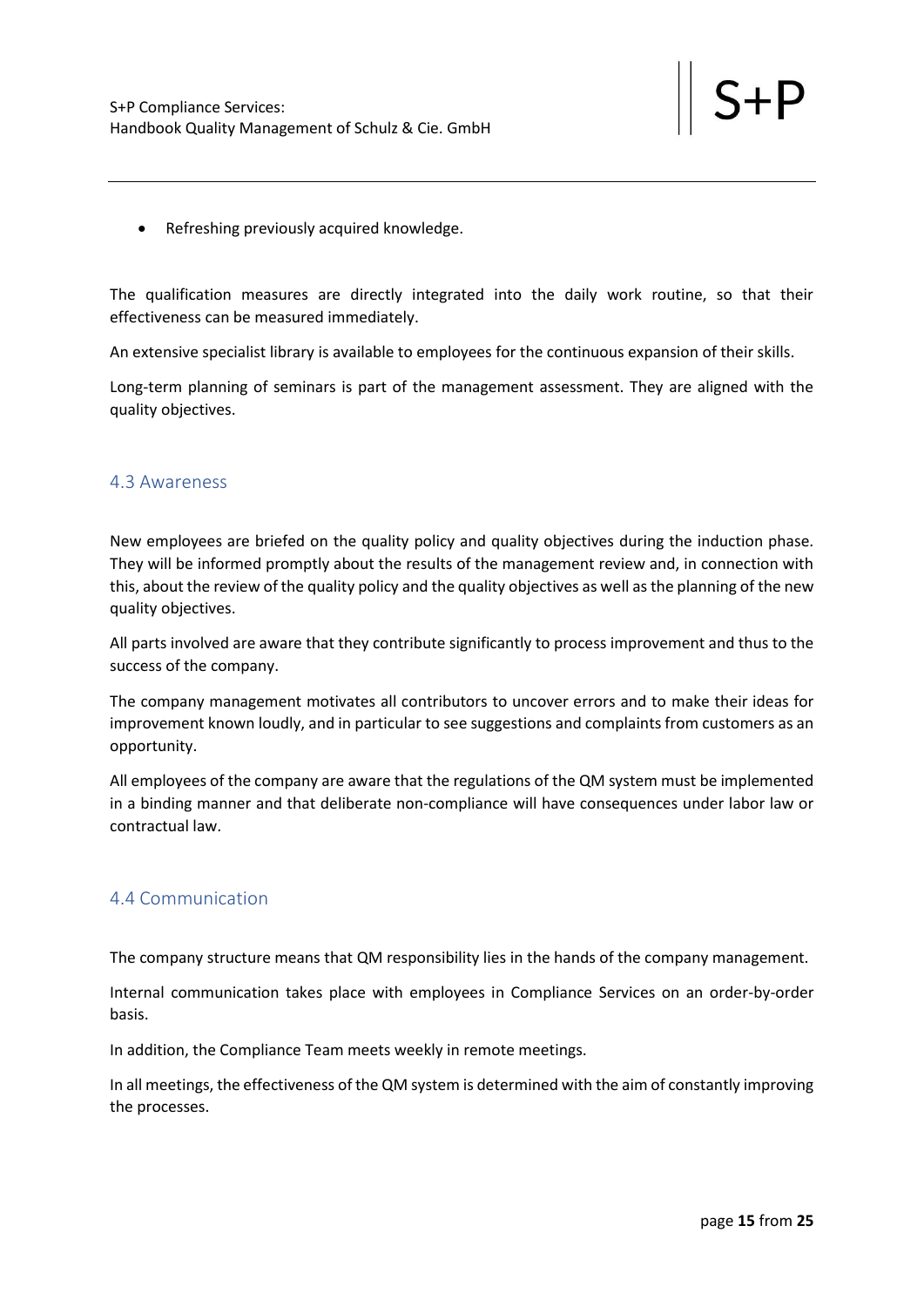## <span id="page-15-0"></span>4.5 Documented information

#### **General**

All individual processes are described in detail in our QM documentation. The processes are continuously monitored, analyzed, evaluated and their effectiveness constantly improved. The interfaces are regulated within the processes.

The originals of all quality management system documents are stored centrally in the Unterföhring office.

In ISO 9001:2015, such a QM manual is no longer explicitly required. Nevertheless, we have decided to use this form of presentation in order to give our new prospects, new employees and fee consultants a quick company overview.

Overall, our QM documentation is therefore composed of

- the QM manual and
- the processes described in the QM manual.

#### **Documents**

The documentation structure is kept simple. We have deliberately refrained from the traditional classification, e.g. QMH (QM manual), PB (process description), AA (work instruction, CL (checklist).

Process descriptions, work instructions and checklists are prepared on a client-by-client basis for each outsourcing arrangement. This takes into account the regulatory requirements for the proper organization of business.

Our QM manual is divided into chapters, clearly showing the structure of ISO 9001:2015. We are aware that the new standard does not expect this and leaves us free to decide how we want to present our QM system in the documentation.

We have structured our QM manual as follows:

- 1. S+P Profile
- 2. Management processes
- 3. QM planning processes
- 4. Support processes
- 5. Customer processes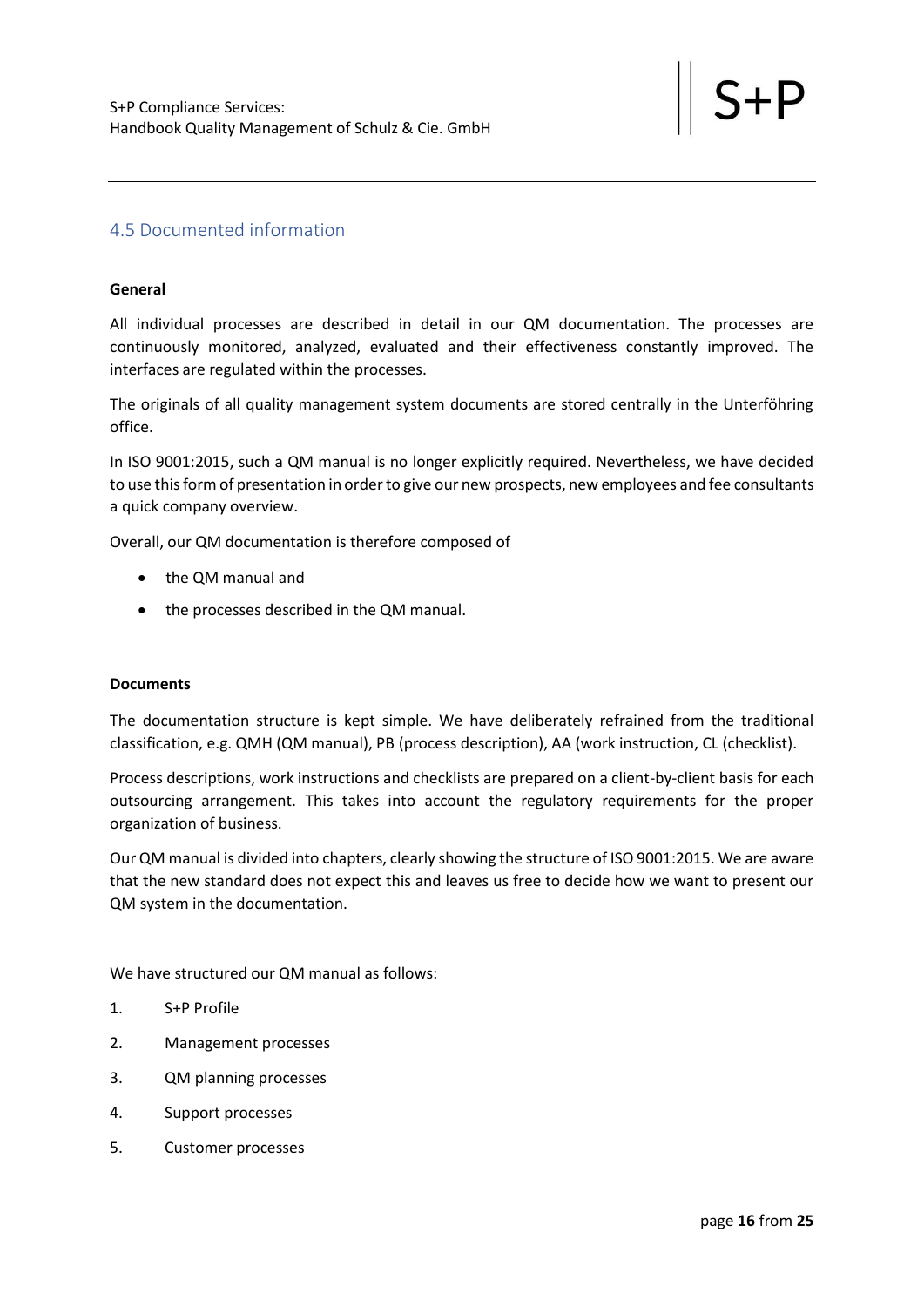- 6. Evaluation processes
- 7. Improvement processes

#### **Document control (documented information)**

The control of target documents (TARGET) and records (ACTUAL) is carried out according to the following guidelines:

- All documents have been reviewed prior to their release
- Documents are updated as needed
- The current processing status is indicated by
	- o Edit date
	- o Version designation
- Only current and approved documents are used
- The origin and steering of external documents is recognizable
- EDP preliminary documents and records fulfill the following aspects
	- o Labeling
	- o Storage/Protection
	- o Recallability/readability
	- o Determined retention periods, compliance with legal requirements
	- o Filing in SharePoint

I am responsible for the control of the standard documents and records as the managing director.

## <span id="page-16-0"></span>5. Customer processes

## <span id="page-16-1"></span>5.1 Operational planning and process control

#### **General**

The service processes are planned and systematically controlled according to their respective specific requirements. Consistent defined processes ensure this.

The S&P profile and the requirements of our "Interested Parties" are the basis for process planning and control.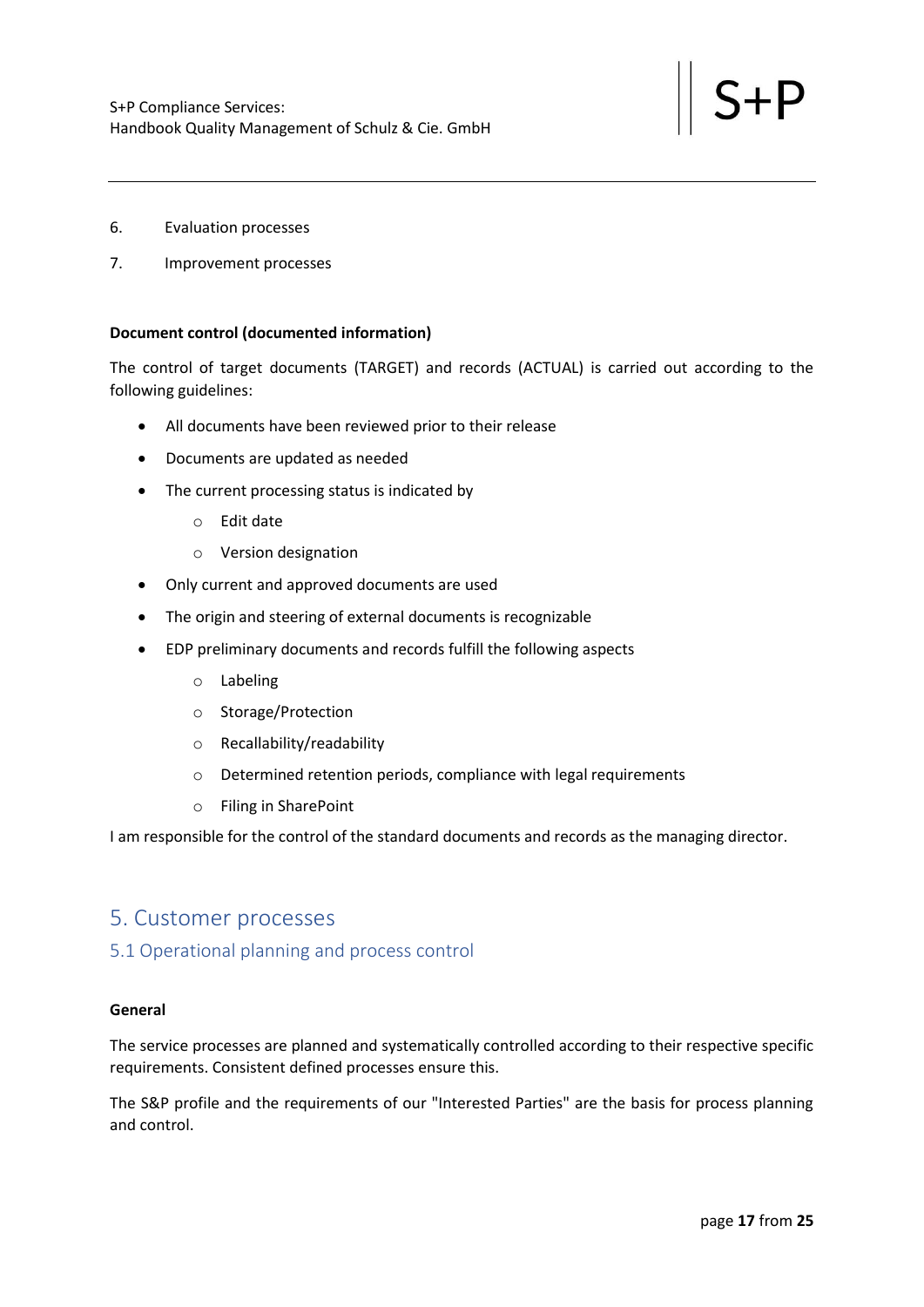An important planning tool is, of course, our schedule. As a rule, the schedule is three to six months ahead.

#### **Optimization processes**

When planning services, the requirements of the QM manual and the principles derived from it are observed and assured.

If this results in the need for changes, an adjustment is made to ensure continuous optimization.

## <span id="page-17-0"></span>5.2 Development

The company Schulz & Cie. GmbH approaches the customers in an open-minded and competent way. The expectations of the customers are received in a friendly manner and aligned with our mission statement.

If the customer expectations do not match the services of our company, the order will not be accepted.

The order inquiry from interested parties is followed by the submission and coordination of an offer, right through to the drafting of the contract.

If the requirements for services change, we ensure that the relevant documents are adapted accordingly and that the relevant employees or instructors are made aware of the changed requirements.

Of course, our most important concern is to satisfy our customers. However, If we have failed to do something, we welcome the opportunity for improvement triggered by voiced customer complaints.

Customer complaints are handled promptly and customer satisfaction is determined after the fact.

#### **Communication with the customer**

Key aspects of communication with customers are:

- a qualified initial consultation of the customers
- an initial analysis to verify existing wishes and requirements
- identifying specific needs for compliance services

Our goal is to provide customers with secure, efficient and appropriate compliance services.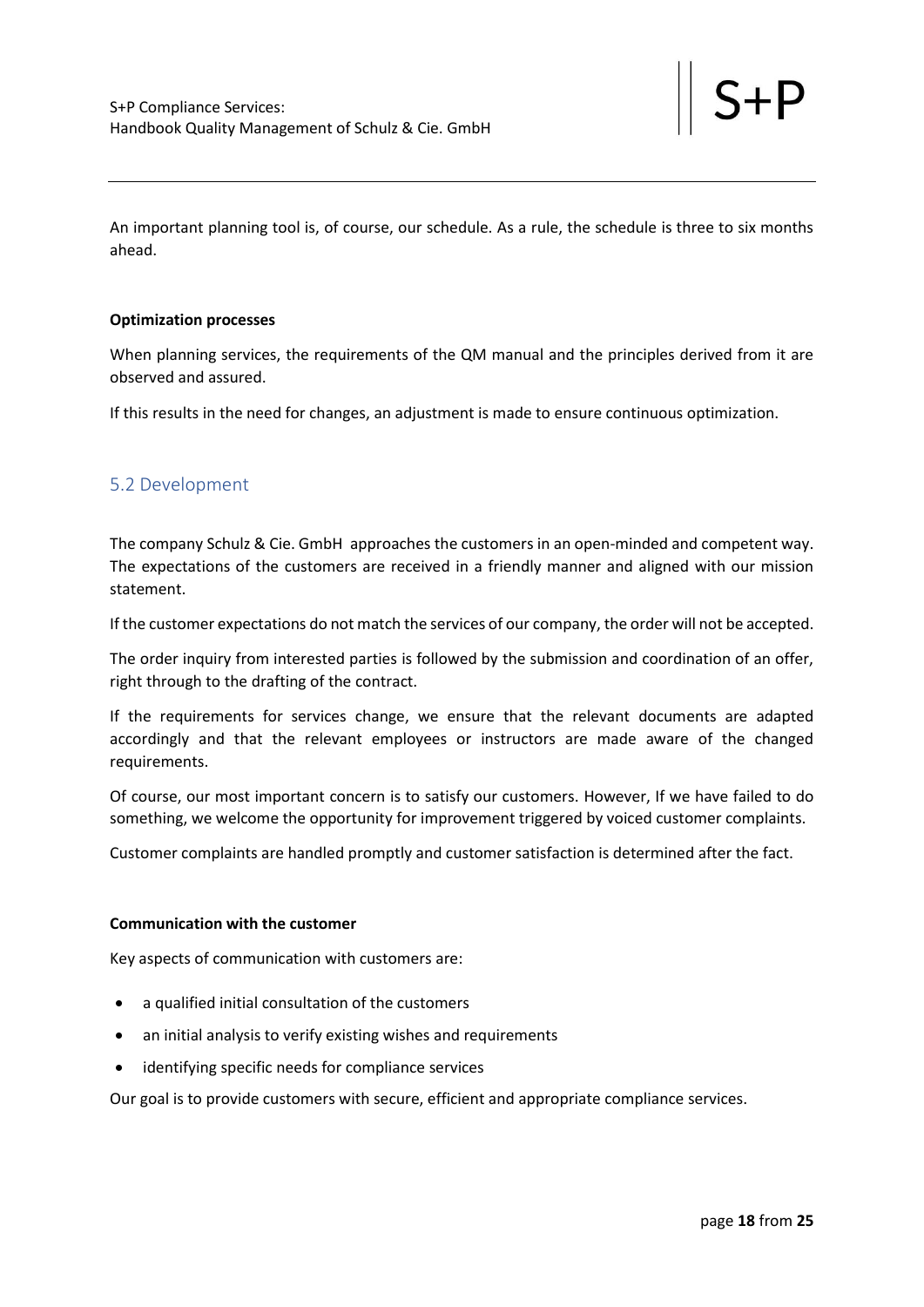## <span id="page-18-0"></span>5.3 Development

One of the principles of Schulz & Cie. GmbH is to fulfill individual customer wishes with a high degree of flexibility, provided that the wishes fit the mission statement of our company.

New or changed services are carried out in accordance with the ISO standard according to requirements (planning, inputs, control, results, changes).

The PDCA cycle is used to check the effectiveness of concept creation (verification), concept implementation (validation), project results, and improvement actions/changes taken.

#### **Optimization processes**

The requirements for the compliance services are determined together with the customers. The requirements identified with the needs analysis provide the conditions for the compliance program.

The client goals are set according to this planning and the necessary qualification for the consultant is determined as a result.

## <span id="page-18-1"></span>5.4 Externally procured products and services

Procurement refers to all activities aimed at acquiring and developing our know-how, as well as the procurement of materials required to provide a high-quality service.

#### **Knowledge Acquisition**

The acquisition of knowledge and experience that can lead to new compliance services is based on:

- results of basic research / studies
- Primary and Secondary Literature
- application-oriented knowledge
- practical experience

#### **Procurement of office equipment and materials**

Procurement is carried out under defined quality requirements.

The regular suppliers are listed and their performance is reassessed on an ad hoc basis and annually as part of the management review.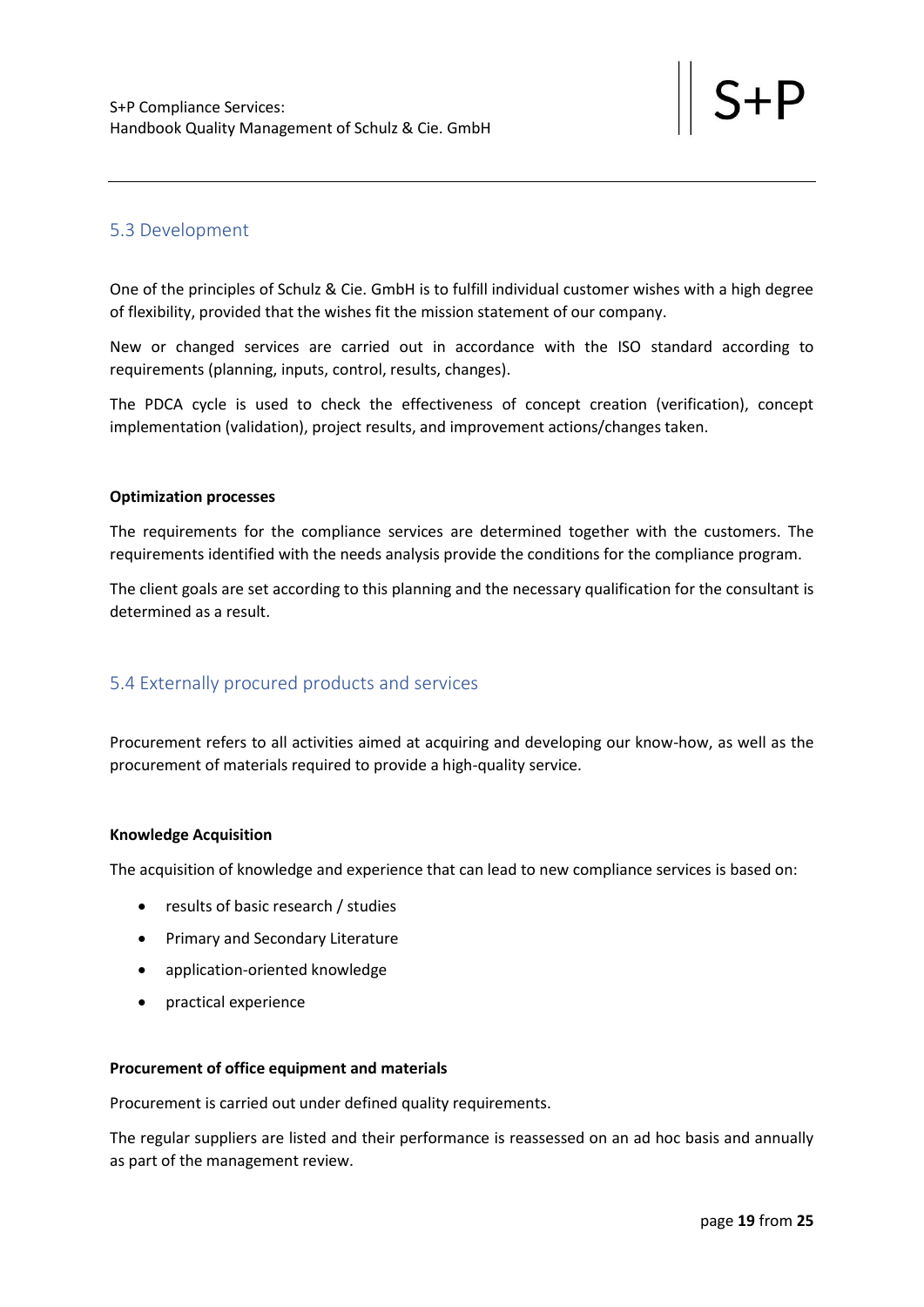External service providers are:

- IT service providers and network administrators
- provider of monitoring tools and research databases
- provider of research tools

The order is placed via offer acceptances for the commissioned services. Working methods, process flows, equipment and release regulations are clarified.

Schulz & Cie. GmbH reserves the right to conduct a supplier audit if necessary.

## <span id="page-19-0"></span>5.5 Performance of the contract service

#### **General**

In order to make it known to the outside world and particularly to the consultants who are on sight, we:

- provide the necessary documents showing the planned structural, process and outcome quality
- provide suitable means for monitoring and measurement
- conduct monitoring and measurement activities at appropriate stages to determine whether service requirements are being met,
- carry out error-preventive measures,
- carry out approvals or show the processing status.

The requirements of ISO 9001 are complied with.

#### **Service**

The service realization is a concept or a service offer. This verifiably defines which compliance services are to be carried out at the future client in time-limited and organized processes.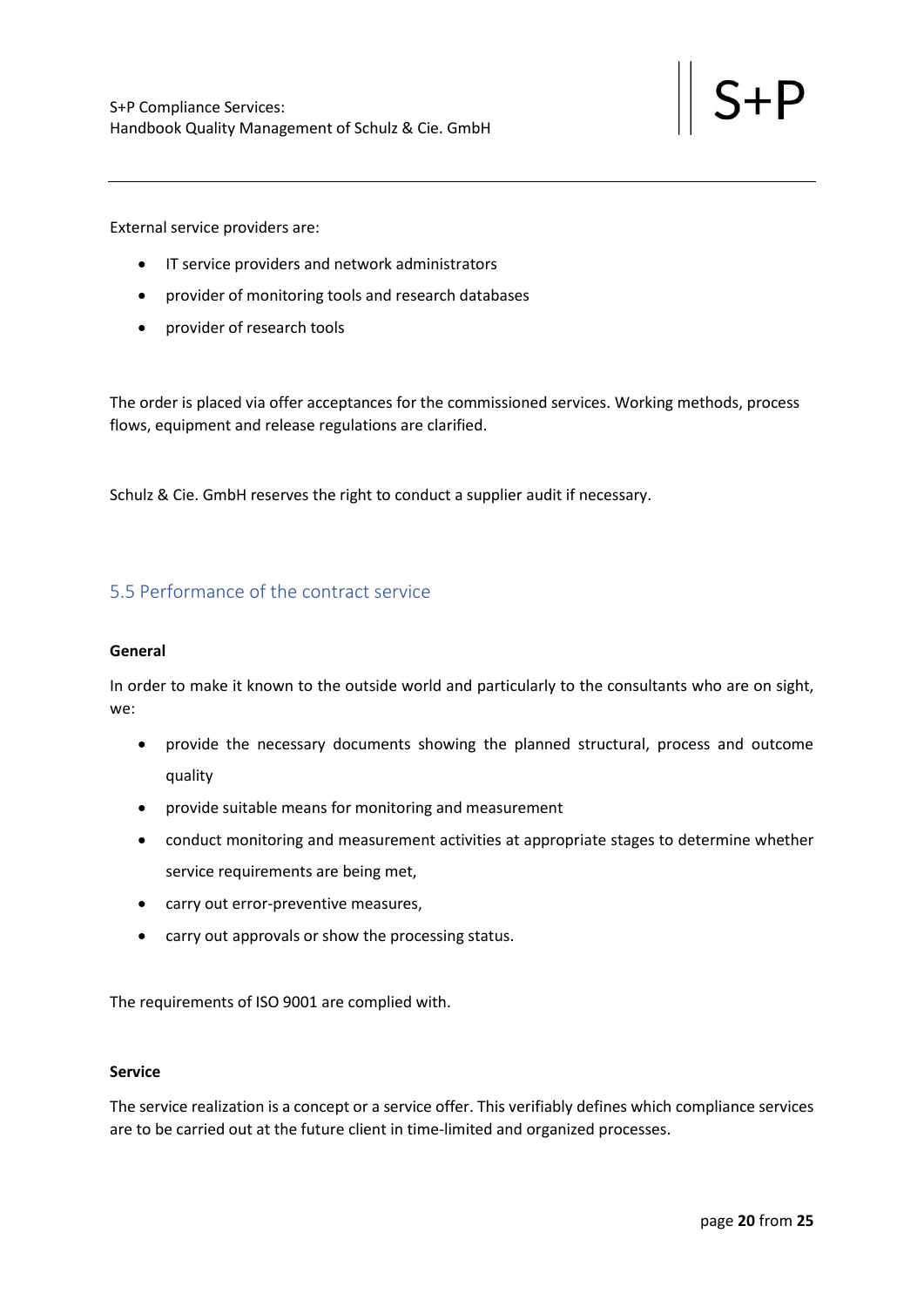The solutions are operationalized through implementation concepts. This is always accompanied by decisions on goal definition, content structuring, choice of methods and use of media.

The methods used in the measures are designed to fit the client's needs.

#### **Phases in compliance onboarding**

The service delivery process is structured into the following four information processing phases (IVP):

#### **1) Initial phase**

This is the beginning of the compliance onboarding process. The organizational framework is agreed with the client. Project goals are agreed with the client.

#### **2) Durative phase**

The duration phase is about defining the compliance services through a deeper examination of the interfaces. A service level agreement is drawn up for this purpose.

#### **3) Practice phase**

The practical implementation is supported by the development of our own models and the principle of market and user orientation strongly appears in the foreground.

#### **4) Conclusion phase**

This completion and rounding phase includes facilitating and transferring the knowledge gain with the newly acquired analysis and implementation results.

#### **Documentation of the Compliance Services**

The elements of content, methods and project objectives are recorded in a risk assessment and Compliance Management organizational manual. Decisions on defining objectives, structuring content, selecting methods, and using media are documented.

#### **Customer and service provider property**

We are careful with the property of the customers.

Separate confidentiality and compliance declarations apply to the information and documents provided.

#### **Preservation of services**

Schulz & Cie. GmbH secures the results achieved. This applies to all business areas.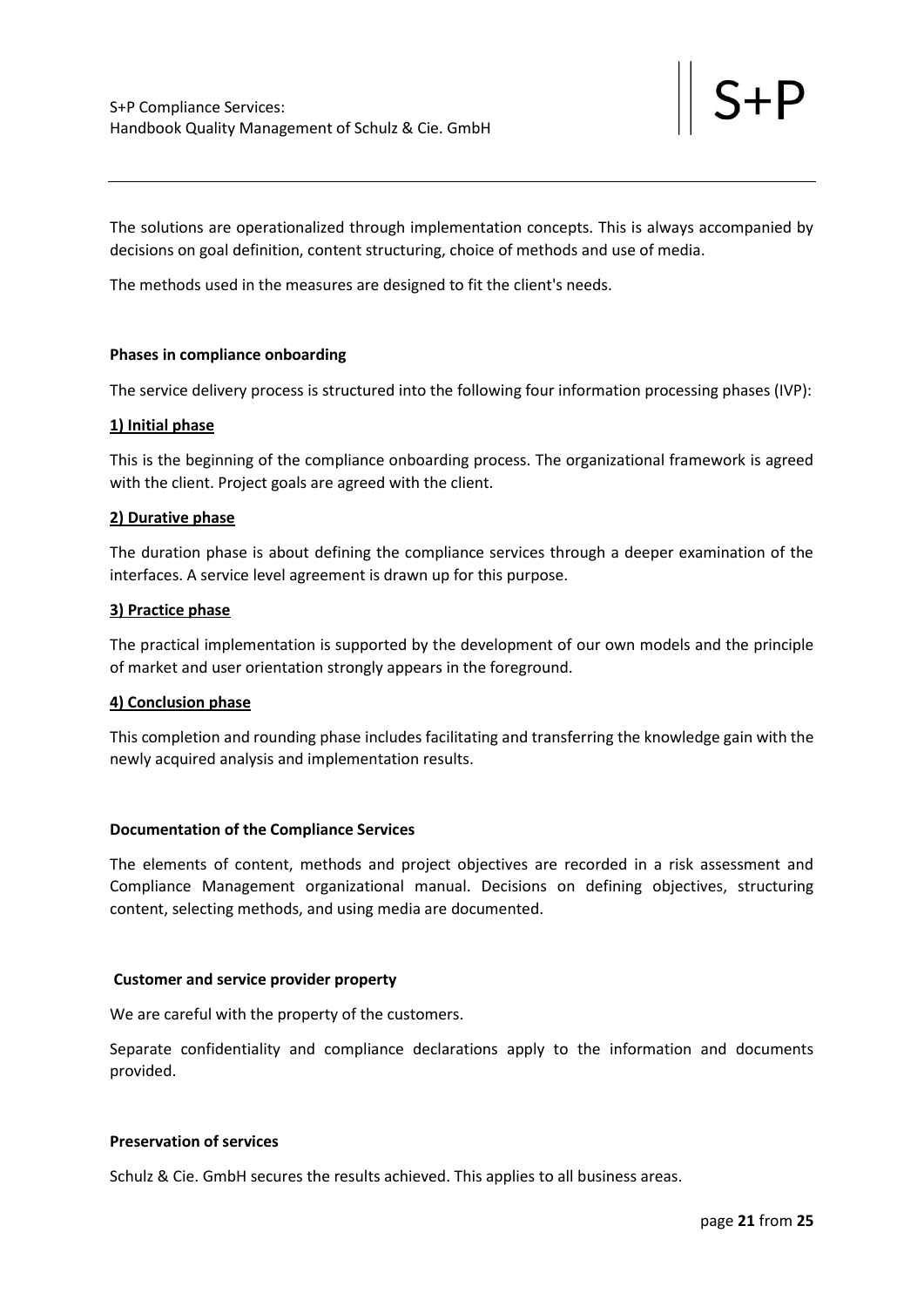For example, logs, chat transcripts, conversation notes, and other information are documented, thereby recording the results.

The documents to be created in the course of order fulfillment are clarified with the customer in advance. These are therefore essential proofs of conformity.

Thus, we carefully observe their preservation, marking, handling and, if necessary, their appropriate storage, for the period agreed with the customer.

#### **Monitoring changes**

If changes are required to service delivery, we review the scope and manage processes accordingly to meet the new requirements.

## <span id="page-21-0"></span>5.6 Authorization of services

I am solely responsible for the authorization of services as the company's management.

I define the control and audit program based on legal and regulatory requirements.

## <span id="page-21-1"></span>5.7 Control of erroneous results

Early detection is intended to prevent the recurrence of defects and quality deficiencies that have already been identified. All those involved are aware of this.

The requirements for the control of defectively provided services are regulated in this QM manual.

## <span id="page-21-2"></span>6. Evaluation processes

#### <span id="page-21-3"></span>6.1 Monitoring, measurement, analysis and evaluation

Schulz & Cie. GmbH determines the methods and the respective time for monitoring, measurement, analysis and evaluation in order to thereby ensure the desired results.

Corresponding verification documents are created and kept in this context.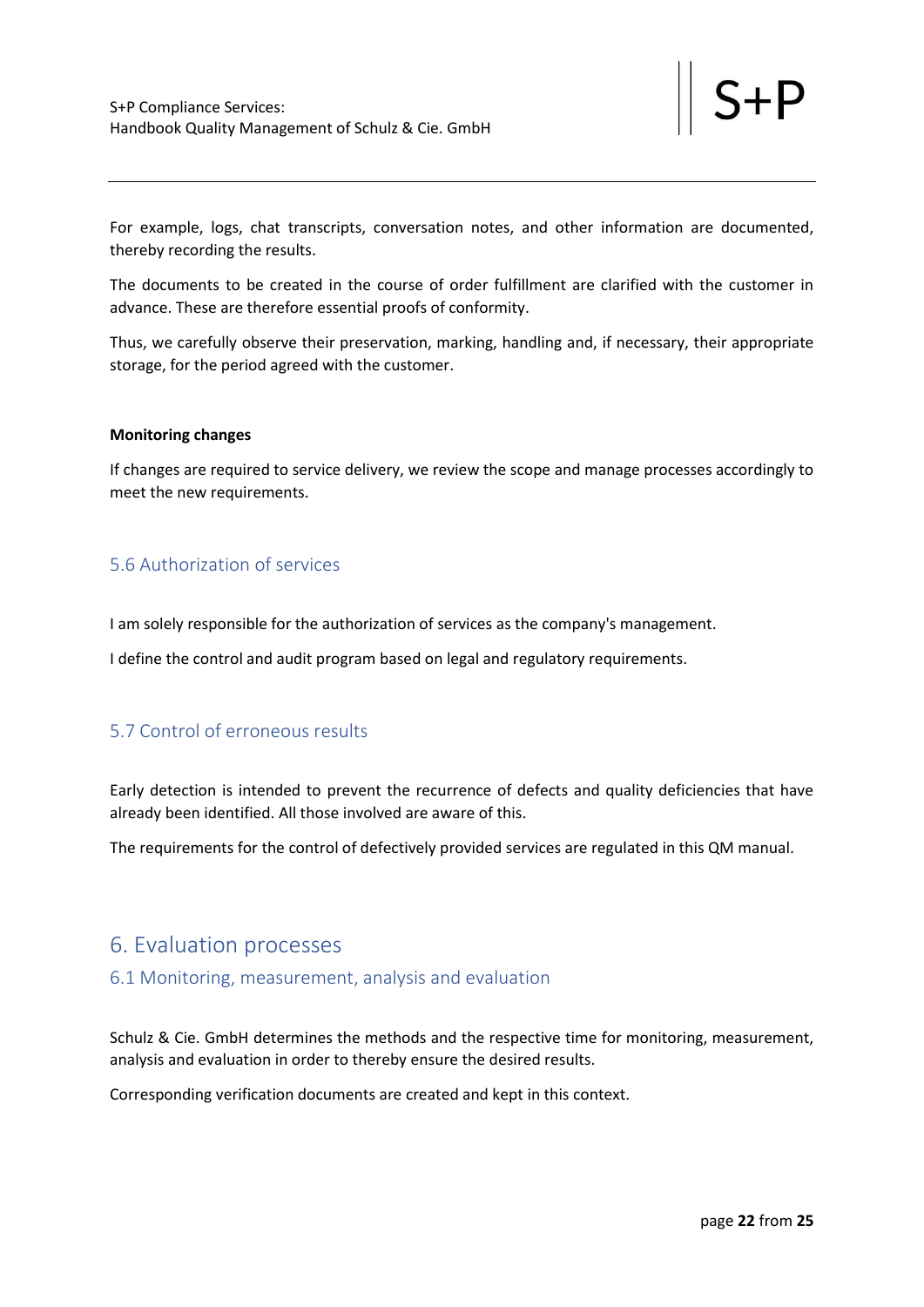#### **Customer satisfaction**

Schulz & Cie. GmbH is customer-oriented. The customers with their consulting needs are the focus of our thinking and acting.

We conduct customer surveys at regular intervals to determine customer satisfaction.

Customer satisfaction is determined by evaluating various indicators, such as service quality, complaints and grievances, and information from direct customer contacts (e.g., remote meetings).

#### **Data Analysis**

In order to achieve an improvement in quality, we use suitable key figures (as a tool) for quality control.

The application is used to determine key figures in order to obtain concrete information on the effectiveness of the QM system, e.g. on customer satisfaction, measures for dealing with risks and opportunities.

## <span id="page-22-0"></span>6.2 Internal audit

We prepare an audit program at the end of each fiscal year for the following year. The audit program includes an internal (to improve internal processes) audit.

All audit reports are evaluated in the annual management review.

#### <span id="page-22-1"></span>6.3 Management review

A management review takes place at least once a year.

It is used to review the suitability, appropriateness and effectiveness of the QM system. Possibilities for improvements to the QM system, quality policy and quality objectives are identified.

A data pool lists the indicators that represent the inputs for this. The following is considered, among other things:

- the status of measures from previous management reviews;
- Changes in external and internal issues affecting the quality management system;
- Information on the performance and effectiveness of the quality management system, including developments in: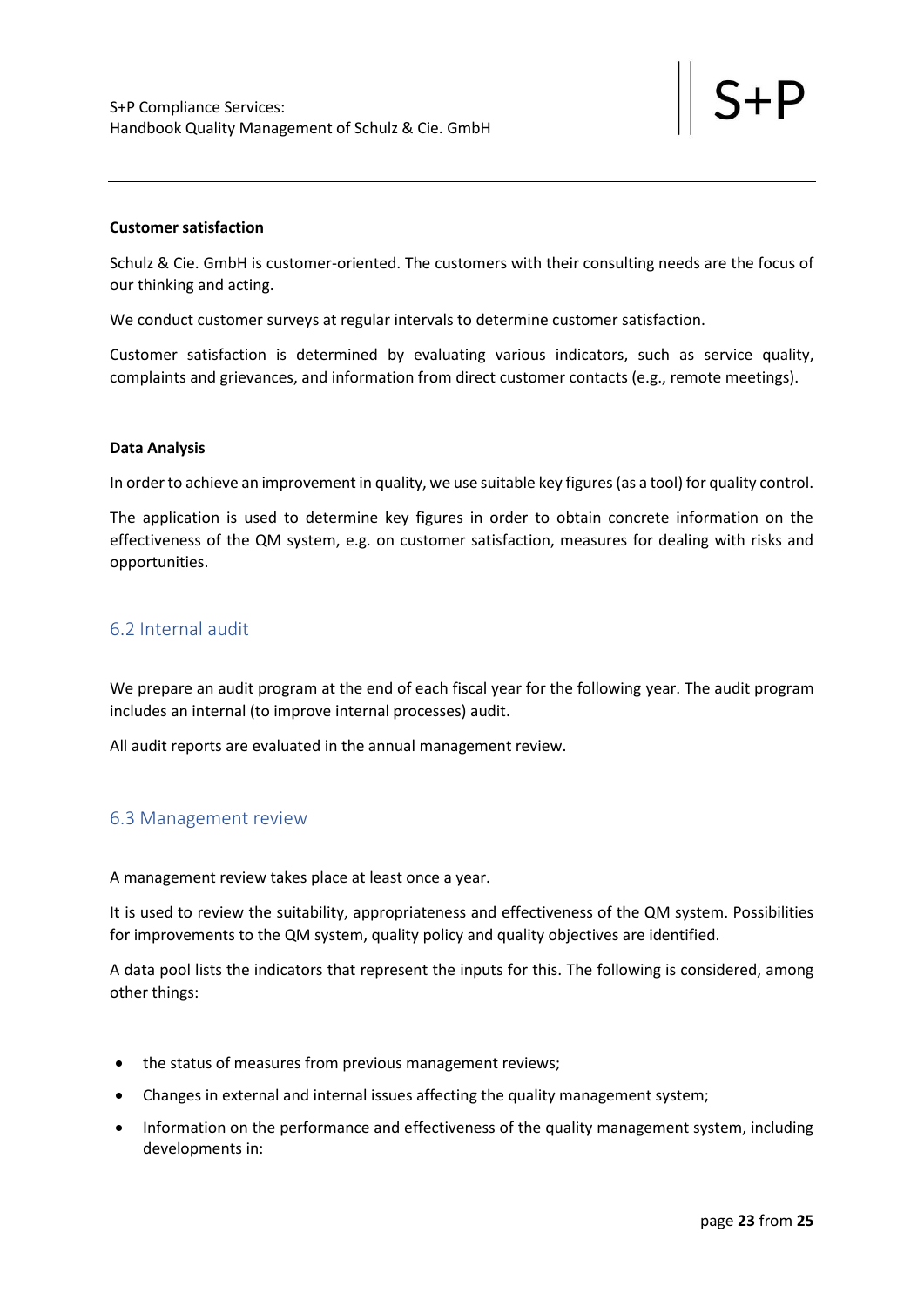- o customer satisfaction and feedback from relevant interested parties;
- o the extent to which quality objectives have been met;
- o Process performance and conformity of services;
- o Nonconformities and corrective actions;
- o Results of monitoring and measurements;
- o Audit results;
- o performance from external providers;
- the adequacy of resources;
- the effectiveness of measures implemented to deal with risks and opportunities
- opportunities for Improvement.

The results of the management assessment are summarized in a report. The results form the basis for planning the new annual quality targets.

The report contains decisions and measures

- to improve the effectiveness of the QM system and its processes,
- to improve performance in relation to customer requirements,
- to resource requirements.

# <span id="page-23-0"></span>7. Improvement processes

## <span id="page-23-1"></span>7.1 General

Schulz Cie. GmbH uses every opportunity for improvement to meet customer requirements, increase customer satisfaction and further develop its services.

Complementing ongoing improvement efforts, we are open to innovation and breakthrough change.

## <span id="page-23-2"></span>7.2 Unplanned and corrective actions

It is part of the Schulz & Cie. GmbH philosophy to investigate all errors in order to minimize the occurrence of similar problems in the future and thus to constantly work on improvement.